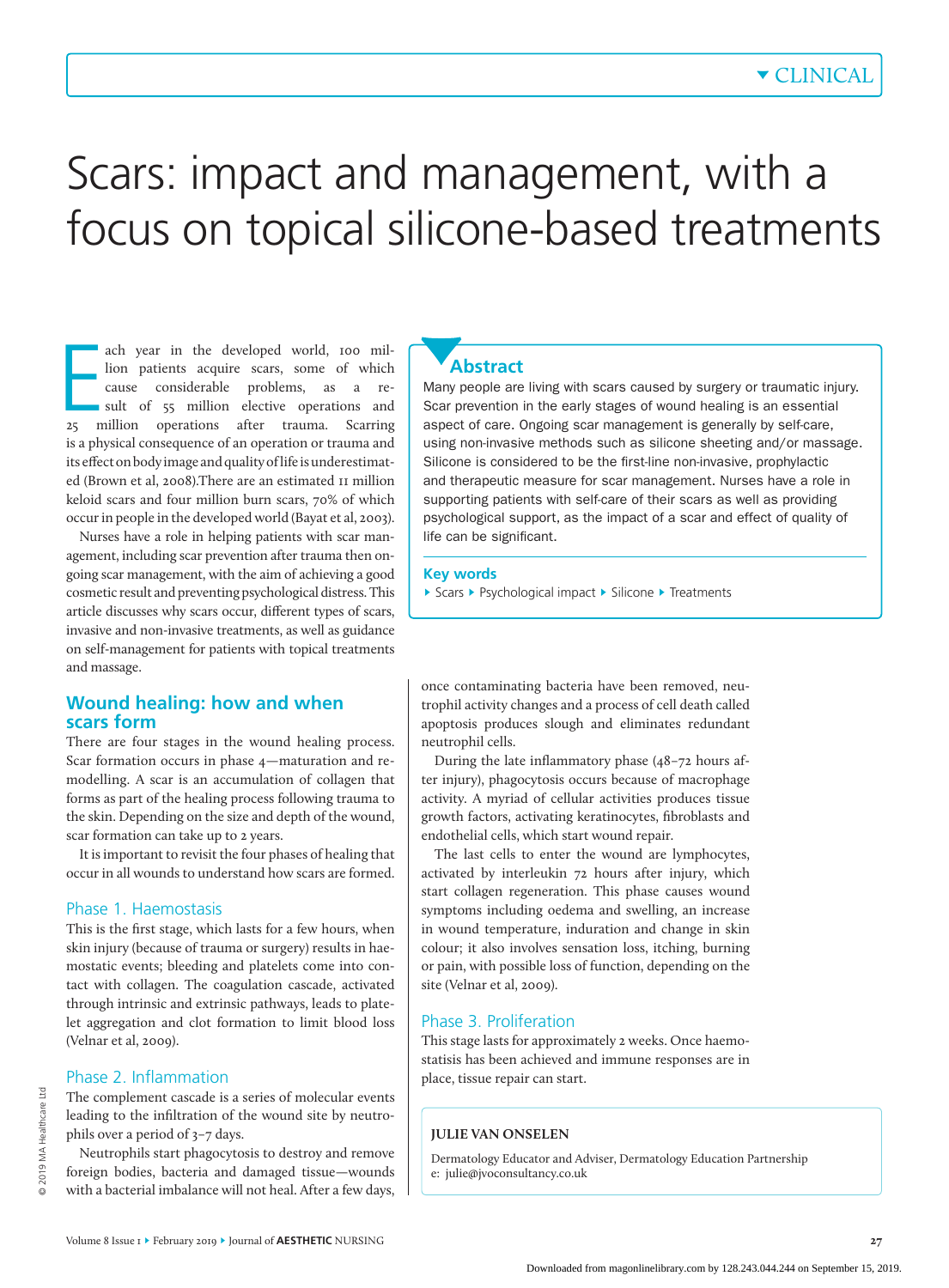Fibroblasts proliferate for 3 days and an extracellular matrix, composed of fibrin and fibronectin, is formed by the end of the first week (an essential part of the repair process) to establish the wound edges. Fibroblasts are then eliminated by apoptosis, which leads to the intracellular matrix foundation within the wound made of collagen. This results in granulation tissue being formed. In a wound, granulation tissue is made up of 40% type-3 collagen, compared with 80% type-1 collagen and 25% type-3 collagen in normal dermis (Velnar et al, 2009).

New blood vessels are established, attracting neutrophils, macrophages and other cells to modulate cell growth and heal the wound by processes called adhesion, traction and epithelialisation (Velnar et al, 2009).

## Phase 4. Maturation and remodelling scar formation

The final phase of wound healing is the development of new epithelium and scar tissue formation. This occurs by synthesis and breakdown of collagen and more extracellular matrix remodelling; this process of collagen synthesis and breakdown is continual, and results in the formation of granulation tissue (Velnar et al, 2009).

Collagen fibres regain approximately 80% of their original strength after skin injury but original strength can never be regained. A scar, when mature, will never attain the normal strength of the surrounding skin. Hair follicles and sweat glands at the scar site will not grow back (Wood, 2017).

# **Types and characteristics of scars**

There are several different categories of scars. Furthermore, scars can look different on different skin types. For example, skin types IV and V (Asian and Afro-Caribbean) are susceptible to keloid scarring, where there is an overgrowth of dense fibrous tissue outside the boundary of the wound. Skin type 1 (white and freckled) tends to produce more noticeable scars than other skin types.

Keloid and hypertrophic scarring are more common in younger patients (typically aged 10–30 years).

All scars mature differently; in the first 6 months to 1 year, scars will usually be red and raised, gradually flattening and fading over time. In most cases, they will continue to improve, particularly with good aftercare.

## Atrophic and hypertrophic scars

Atrophic scars are typically small, flat or depressed relative to the surrounding skin. They are often caused by acne or chickenpox, where collagen is destroyed within the dermis where the cysts occurred. These scars can be drier and less elastic than normal skin; over time, the pigment matches the surrounding skin (Gold et al, 2014a).

Hypertrophic scars are red and raised above the surface of the skin but do not go beyond the boundaries of the original wound site. They can continue to thicken for up to 6 months and can be very itchy or painful. These scars are further defined as being immature, when a scar is inflamed and raised; immature scars can increase in size then regress. When a scar becomes light coloured and flat, it is described as a mature scar (Gold et al, 2014a).

## Keloid scars

Keloid scars grow beyond the boundary of the original wound site because of an overproduction of collagen (Xue and Jackson, 2015). They can develop up to 1 year after injury. Keloids can be defined as minor (extending over normal tissue) or major (raised and >0.5 mm diameter. They may be itchy and painful. Both minor and major types will not regress without intervention (Gold et al, 2014a).

#### **Striae**

Striae occur as a result of the skin suddenly stretching because of rapid growth or weight gain. The dermis breaks in places, allowing the deeper layers to show through.

Maternal age and weight gain during pregnancy are factors for striae. Moderate to severe striae in pregnancy (known as striae gravidarum) are associated with a family history of striae and a younger gestational age (average age 26 years) at delivery (Osman et al, 2007).

#### Scar assessment

All scars should be assessed on an ongoing basis and there are several tools to do this. The Patient and Observer Scar Assessment (POSAS) tool is recommended by the international scar advisory panel (Gold et al, 2014a). The POSAS consists of an observer and a patient scale and includes a comprehensive list of items, based on clinically relevant scar characteristics. The observer scores six items: vascularisation; pigmentation; thickness; surface roughness; pliability; and surface area. The patient scores six items: pain; pruritus; colour; thickness; relief; and pliability. All items are summed to give a total scar score, so a higher score represents a poorer scar quality (van der Wal et al, 2012). The POSAS scale can be used by the patient and the health professional to jointly assess scar quality during the 2–year remodelling and maturation wound-healing phase.

# **Patient perspective of living with a scar**

The psychological perspective of patients living with major scarring following burns injury is well documented; one study stated that 13%–23% experienced depression and 13%–45% post-traumatic stress disorder (van Loey and van Son, 2003). The psychological effect of other types of scarring is less well documented, especially its impact on quality of life (Brown et al, 2008).

One study looked at quality of life after scarring in adult patients with a variety of scars. It explored: physi-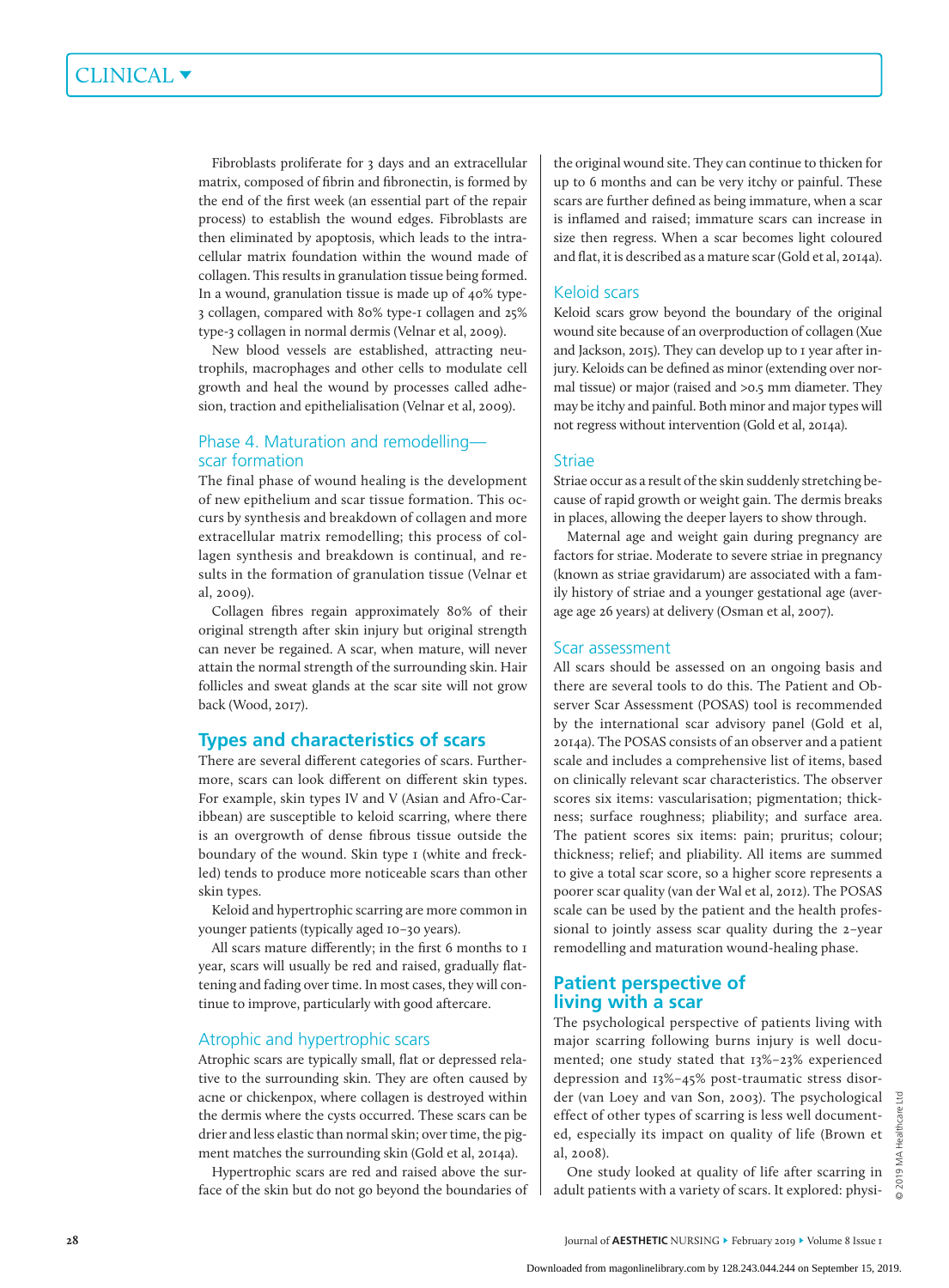# ▼ CLINICAL

cal comfort and functioning; acceptability to self and others; social functioning; confidence in the nature and management of the condition; and emotional wellbeing. The majority of respondents were unhappy with their scars' appearance because of stigma and psychological associations, and adopted different types of coping behaviour to hide or compensate for them. Often this made them unsociable and interfered with their communication skills, personal relationships, work and leisure activities (Brown et al, 2008).

Nurses should be aware of the impact a scar may have on the life of patients. Nurses should assess these effects on the individual and support patients by educating them on long-term management of their scars to avoid unrealistic expectations (Brown et al, 2008). If there are doubts, prompt referral to a specialist interested in management of skin scars, such as a plastic surgeon or dermatologist, is advised (Brown et al, 2008).

#### **Treatment options for scars**

Treatment options for patients with scarring include self-care strategies (non-invasive) and medical intervention (invasive).

Scar prevention immediately after wound closure is managed by three components: tension relief; hydration/taping/occlusion; and pressure garments (Monstrey et al, 2014). Patients with extensive scarring because of trauma or burns often require invasive methods; other types of scars, depending on size and psychological distress, may also be treated with invasive procedures. These include surgical correction and, in the past 10 years, laser therapy has come to the forefront of treatment (Gold et al 2014b).

Hypertrophic and keloid scars can be treated with intra-lesional corticosteroid injections; there is evidence for combining this with 5–fluourouracil (Gold et al 2014b). Invasive treatment for atrophic scarring (for example acne scarring), includes chemical peels, collagen fillers, dermabrasion, micro-needling, photodynamic treatment and laser resurfacing (Monstrey et al, 2014). Unfortunately, these treatments are not usually available on the NHS, so are generally carried out in private aesthetic clinics.

Atrophic, hypertrophic and keloid scars should be treated with non-invasive measures to help with good cosmetic results. Non-invasive treatments are generally self-care methods, so the patient needs education and advice on ongoing scar management, which continues for up to 2 years.

Initially, pressure dressings may be advised to flatten

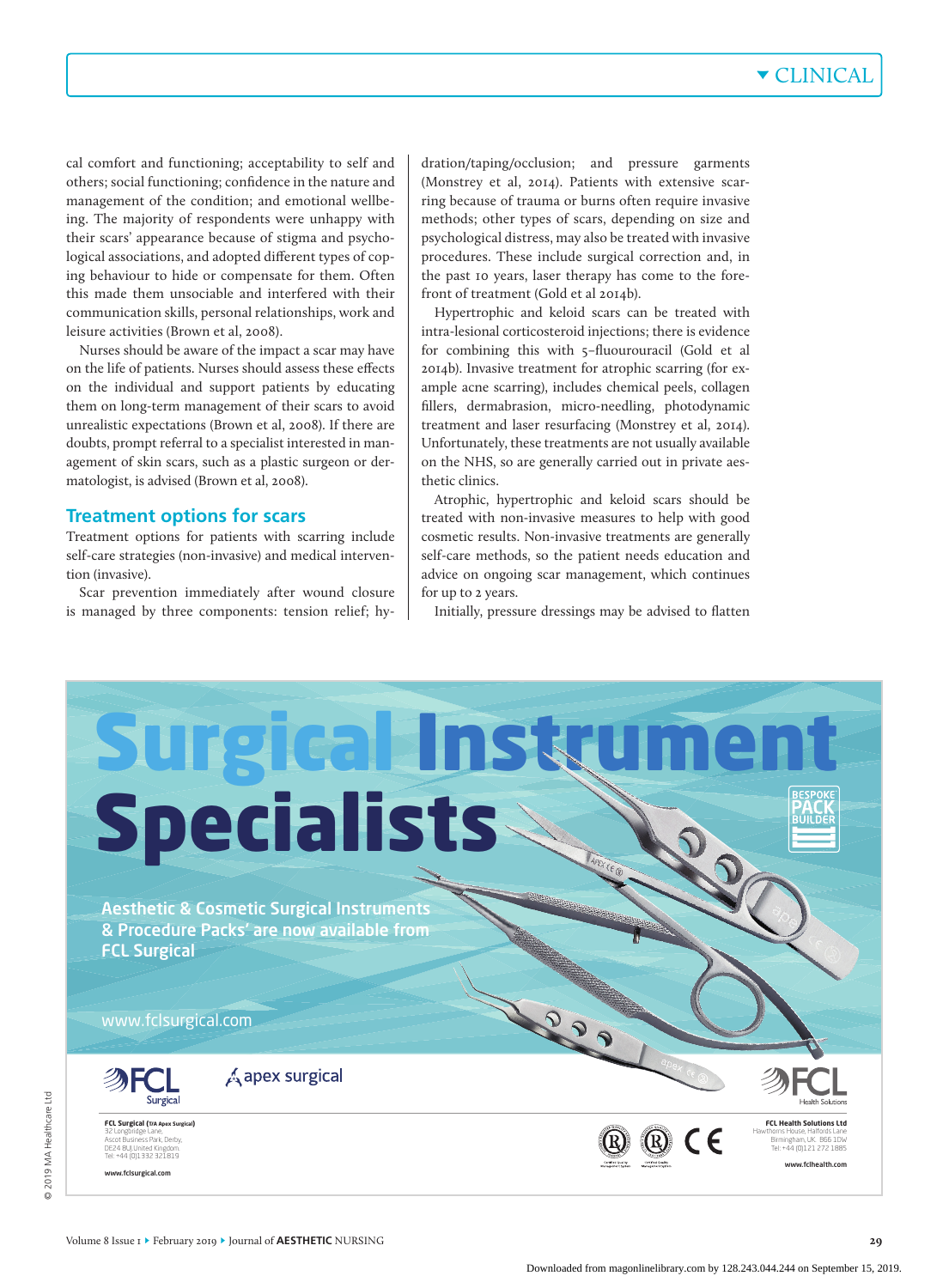# CLINICAL ▼

and soften scars; these are used most often for large hypertrophic scars. Silicone gels or sheets can be used to reduce redness and minimise hypertrophic or keloid scars. Scar massage with creams and oils can help to improve the appearance of scarring, hydrating the skin and making it more supple. There are several options from simple moisturising creams to oil with properties to help reduce scaring, for example Bio-Oil, which contains vitamin A and E, calendula and purcellin oil. A silicone-containing cream, Medline Remedy, contain 24% silicone with additional botanical oils with antioxidant and anti-inflammatory properties, and no fragrance or parabens (Romay et al, 1998).

Cosmetic camouflage is not a treatment but can be a helpful adjuvant, covering up scars, particularly in visible areas such as the face and hands. If cosmetic camouflage is recommended, the patient should be referred to a camouflage practitioner for assessment, colour matching, application technique and support. Cosmetic camouflage services are offered by the British Association for Skin Camouflage (www.skin-camouflage.net) or Changing Faces (https://changingfaces.org.uk/skin-camouflage); patients can be referred or refer themselves.

## Silicone–based treatments

Silicone contains long-chain silicone polymer (polysiloxanes), silicone dioxide and volatile components. Long-chain silicone polymers cross link with silicone dioxide (Puri and Talwar, 2009). In gel form, silicone is spread as an ultra thin sheet. Silicone creams also provide additional emollient quantities. Silicone is also impregnated into tape and can be left in place for 24 hours.



*Silicone allows the skin to 'breathe' and ultimately results in a softer, flatter scar*

# **Key points**

- ► Scars are very common and affect millions of people in the UK
- ► Scar formation occurs in the wound healing phase 4 (maturation and remodelling); the process takes up to 2 years
- ► Scars can be managed with invasive and noninvasive treatments
- ► All patients with scars should incorporate noninvasive treatment into a daily routine to improve the cosmetic appearance of scars
- ► Nurses are ideally placed to offer support and education in scar management

# **CPD Questions**

- ► Consider the impact scars can have on quality of life for patients
- ► Analyse the evidence on different treatments and measures to reduce scarring. How would you support your patients with scar management?
- ► Consider the role of silicone-based treatments for scar management in your practice

Silicone has four main properties; first, it increases hydration of the stratum corneum and thereby facilitates the regulation of fibroblast production and reduces collagen production. Silicone modulates the expression of growth factors, fibroblast growth factors and tumour growth factors. Fibroblast growth factors normalise the collagen synthesis in an abnormal scar and increase the level of collagenases that break down excess collagen. Tumour growth factors stimulate fibroblasts to synthesise collagen and fibronectin, which results in the restoration of the balance of fibrogenesis and fibrolysis (Puri and Talwar, 2009).

Silicone treatments make a difference to the patient as well as the scar as they can reduce the itching and discomfort associated with scars. The scar tissue is protected from bacterial invasion and prevents bacteriainduced excessive collagen production in the scar tissue. Silicone also allows the skin to 'breathe' and ultimately results in a softer, flatter scar (Mustoe, 2008).

The role of silicone in the prevention and treatment of hypertrophic and keloid scars has been researched widely, with a large majority of studies showing positive effects (Mustoe, 2008; Monstrey et al, 2014).

The research evidence for silicone gel sheeting was evaluated in a Cochrane review, which looked at 20 clinical trials with 873 people ranging in age between 18 months and 81 years. These were randomised con-